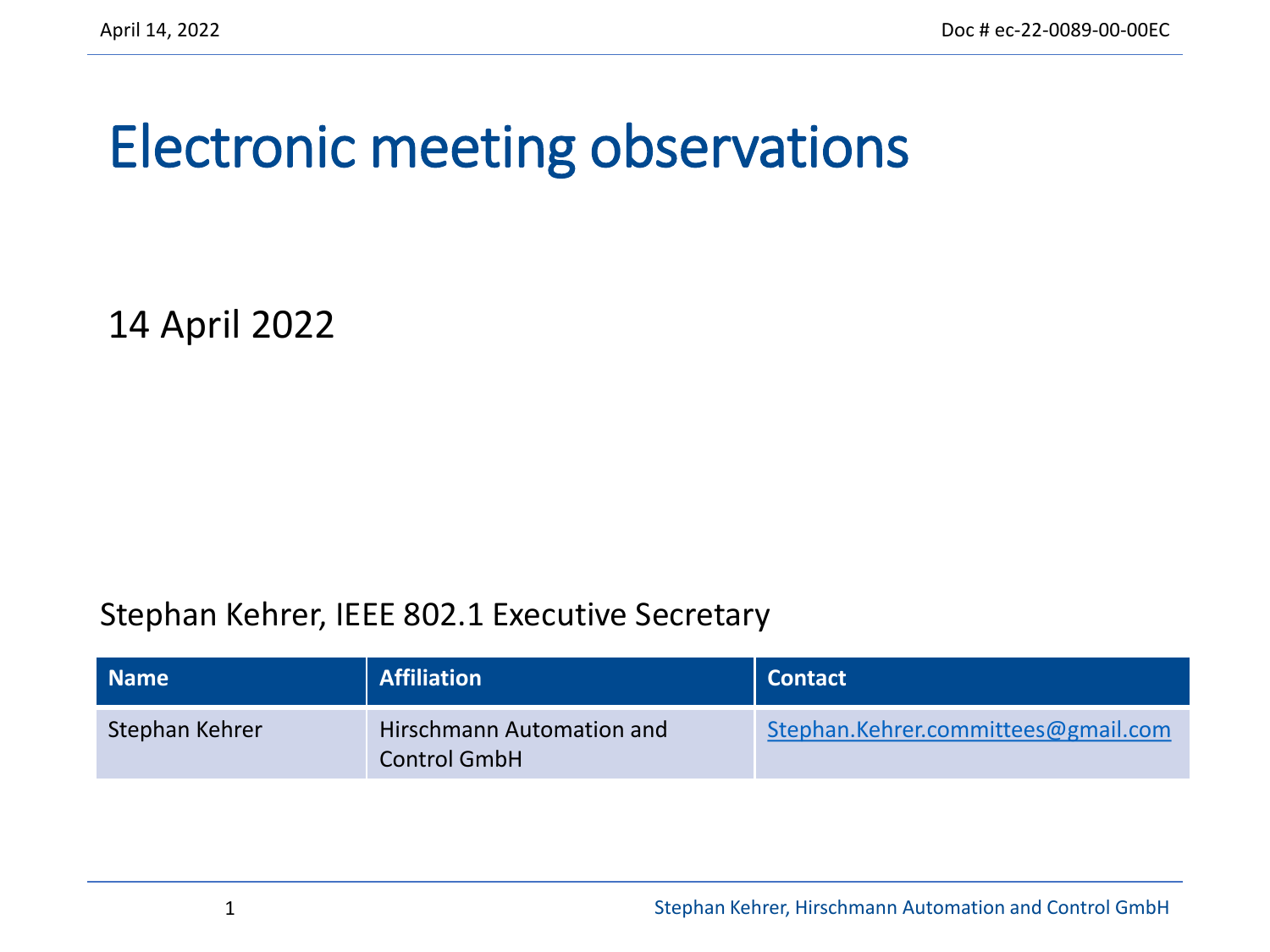#### Introduction

- The following lists what works well/not so well in only using electronic meetings.
- The views expressed herein are the consolidated views of IEEE 802.1 leadership.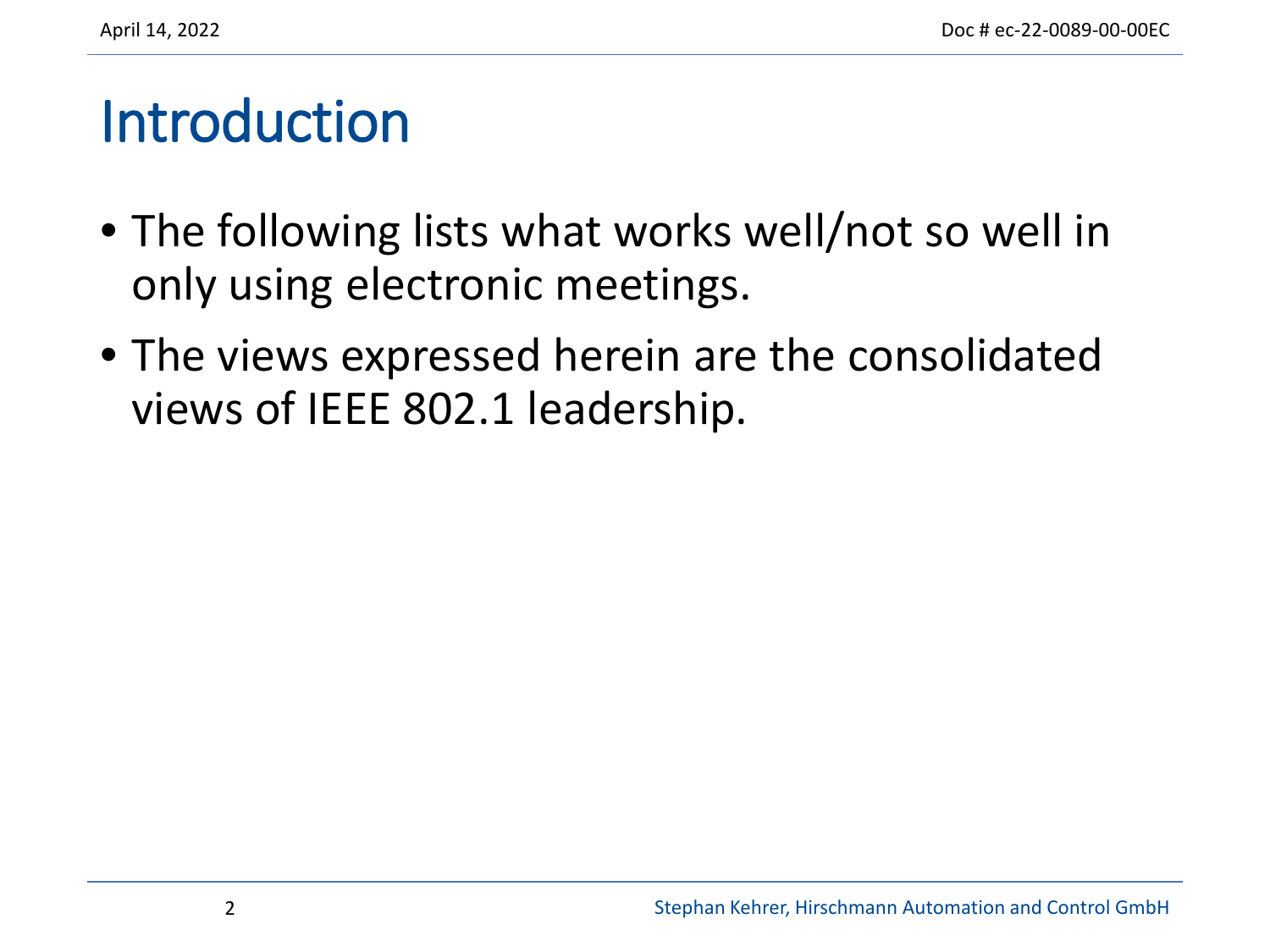### What works well

- Getting through topics that have already progressed to a certain stage of maturity (i.e., finishing off easy comments and topics).
- Voting during plenary meetings using DVL. This does require setup in advance but the voting process itself works better than the "counting hands" used in the past.
- Easier to follow proceedings without needing to sit at the front of the room.
- More preparation time if a session spans over a second week, e.g., to prepare motions, liaisons, or closing plenary deck.<br>• Higher participation?
- 
- Lower participation expenses.
- Lower carbon emissions (but "ghost flights" make this partially moot).
- No travel-induced sickness.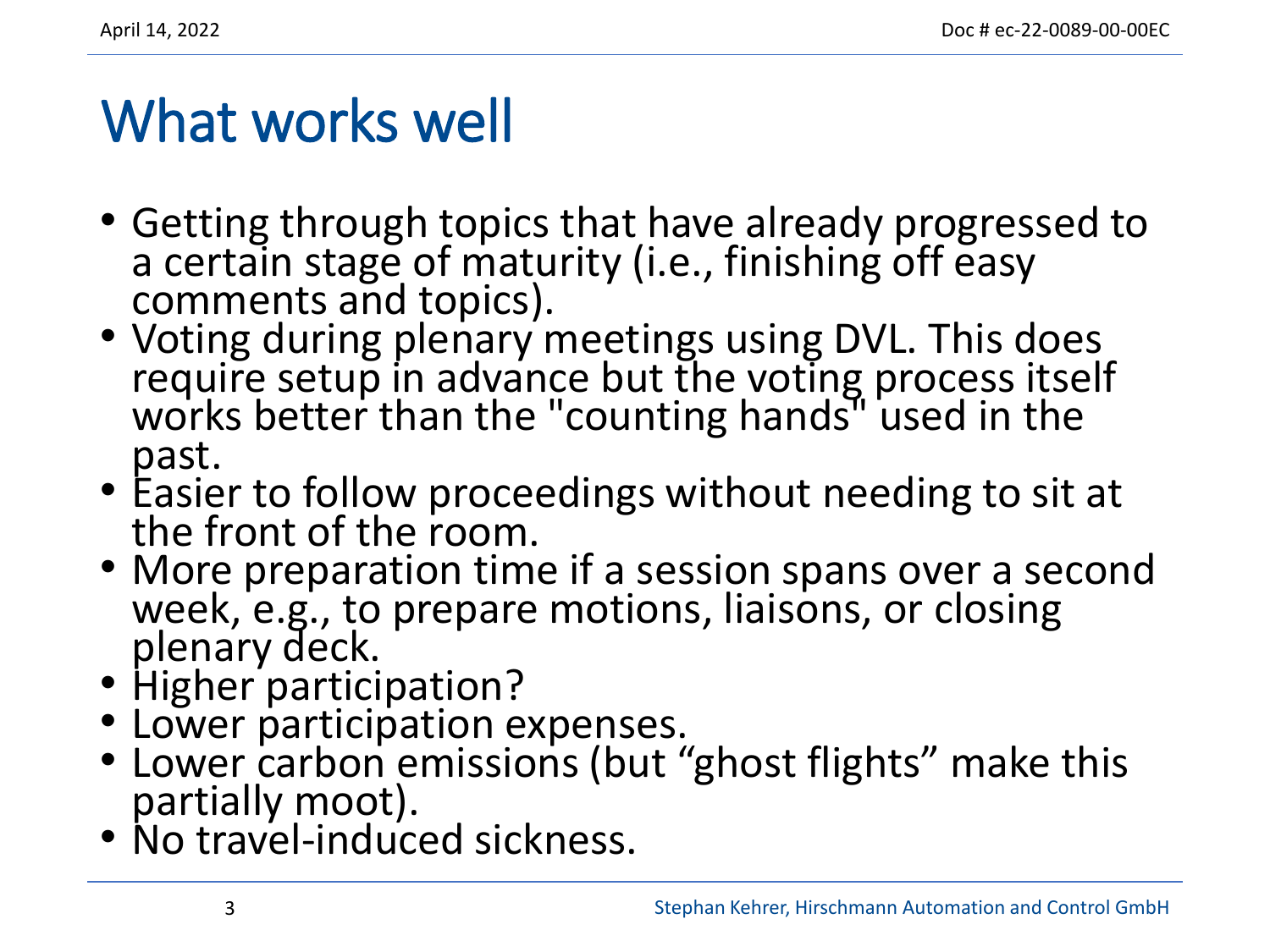## What does not work so well (1/3)

- Progressing controversial topics and comments is a lot harder and far less efficient.
- Sweet spots for some, horrible times for others resulting in sessions spanning more days than in-person and in overlaps with other SDO meetings or obligations.
- Integrating calls with the day-job.
- Day-to-day business and personal activities interfering with meetings more than at an in-person meetings.
- Near impossible to get to know participants, which may have been acceptable for a few months but is likely to impact future ways of working.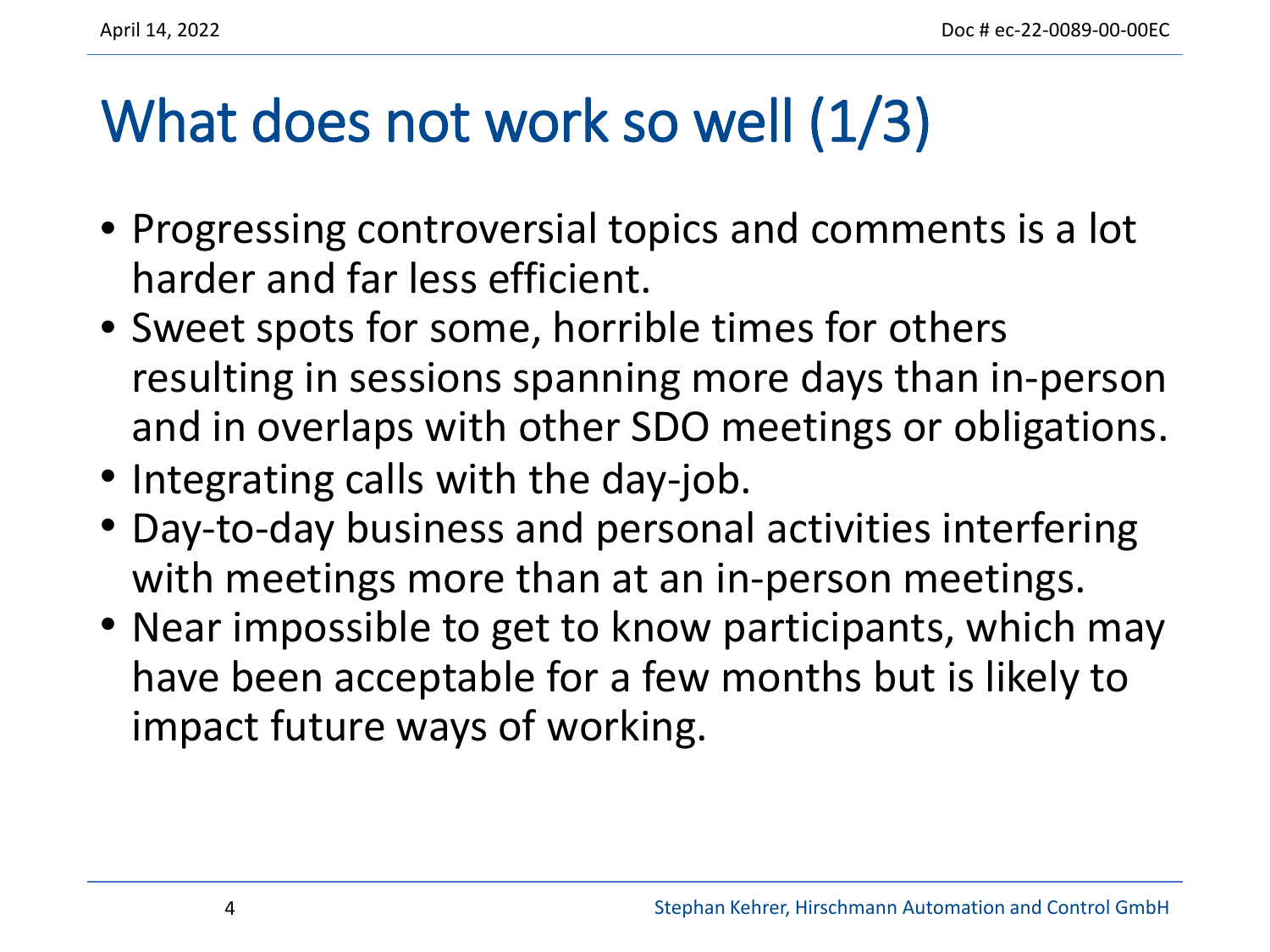# What does not work so well (2/3)

- More preparation time required, e.g., for setting up meeting agendas.
- Less flexibility in the agenda, once it has been published.
- Webex prevents parallel interventions between participants during a meeting, which makes it harder to come to consensus and draws energy out.
- Impossible to "read" how participants react as video streams could overburden the infrastructure, plus not everyone is able or willing to stream anyway.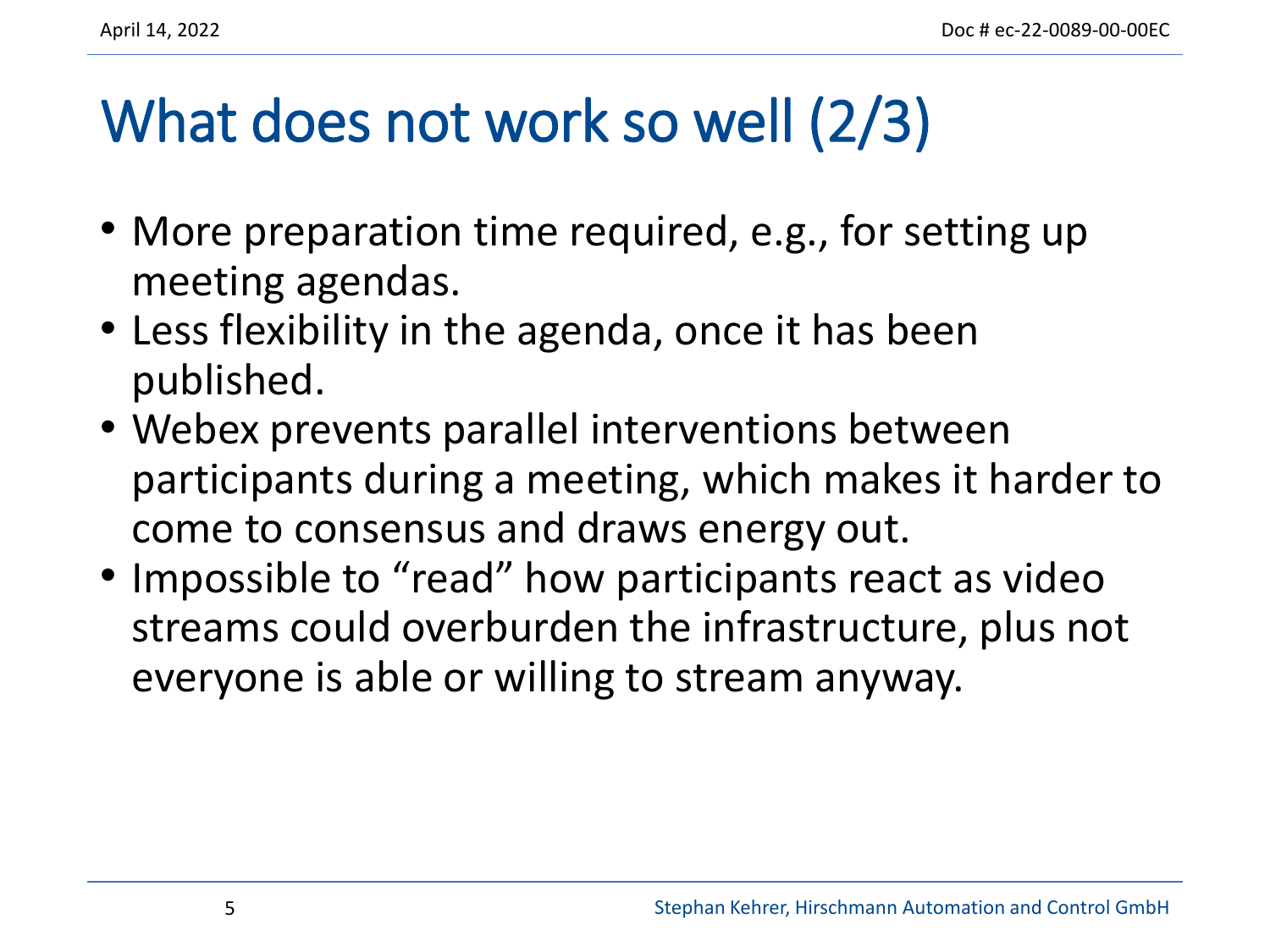## What does not work so well (3/3)

- Possible participation decay if in-person sessions (and attendant socialization opportunities) do not resume, as expressed by a few participants.
- Cross-checking IMAT with Webex logs when used to identify non-registration compliant participants adds complexity.
- Privacy concerns linked to being forced to use only electronic media are likely hindering the free exchange of ideas or other thoughts whether in public or in private.
- Internet connections are not always 100% reliable.